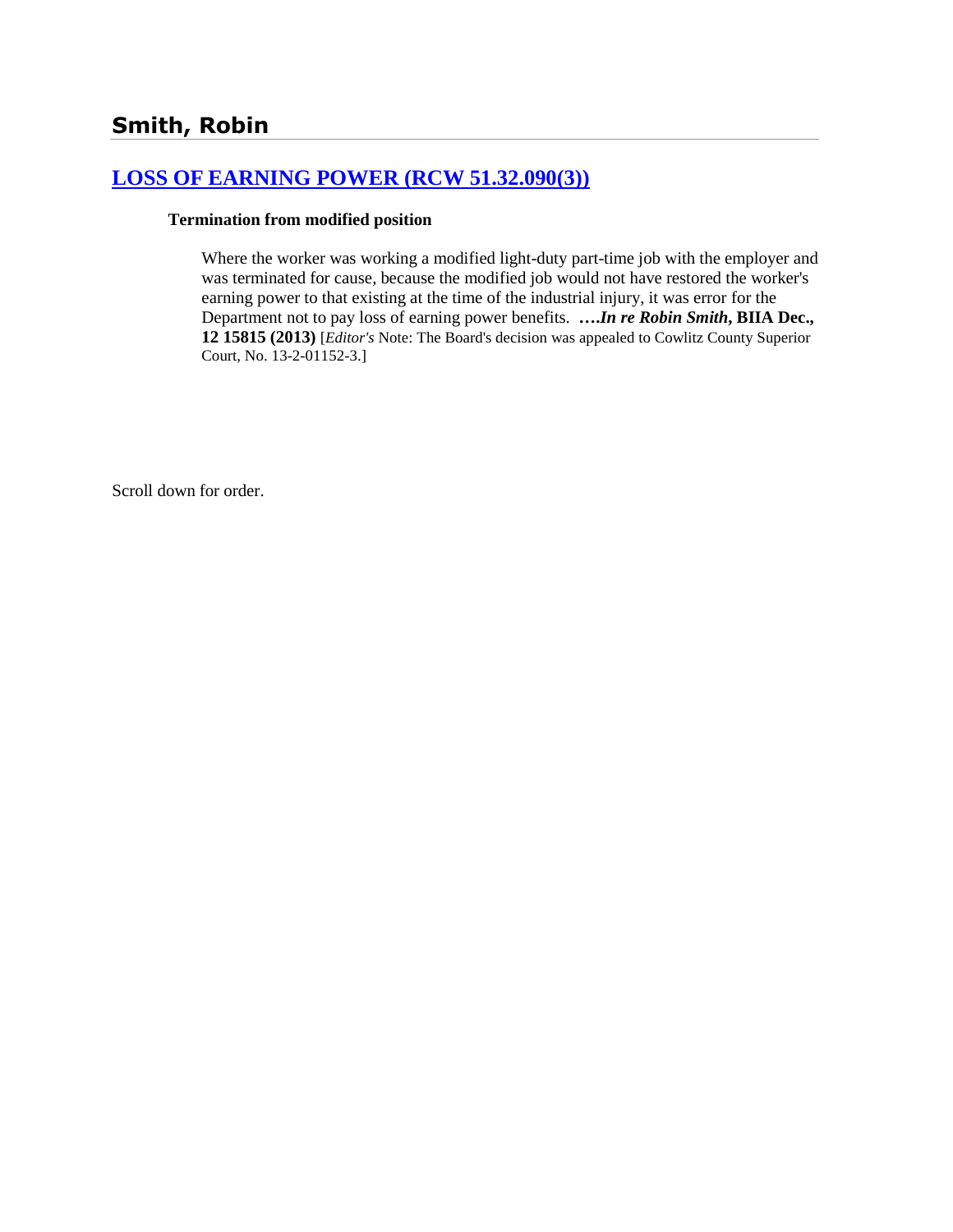## **BEFORE THE BOARD OF INDUSTRIAL INSURANCE APPEALS STATE OF WASHINGTON**

**)**

1 **IN RE: ROBIN L. SMITH ) DOCKET NO. 12 15815**

**CLAIM NO. AN-21664 ) DECISION AND ORDER**

APPEARANCES:

2

3

4

5

6

7

8 9

10

11

19

Claimant, Robin L. Smith, by Crandall, O'Neill, Imboden & Styve, P.S., per Tom O'Neill

Employer, Cardinal Glass Industries, Inc., by WA Employers Group Retro, per Wendy LeClair

12 Department of Labor and Industries, by The Office of the Attorney General, per Leslie V. Johnson, Senior Counsel

13 14 15 16 17 18 The claimant, Robin L. Smith, filed an appeal with the Board of Industrial Insurance Appeals on May 21, 2012, from an order of the Department of Labor and Industries dated May 11, 2012. In this order, the Department affirmed the provisions of the order dated May 7, 2012, in which it denied time-loss compensation benefits from April 13, 2012, through May 4, 2012, because the worker was released to work and terminated by the employer for cause. The Department order is **REVERSED AND REMANDED.**

### **DECISION**

20 21 22 23 24 As provided by RCW 51.52.104 and RCW 51.52.106, this matter is before the Board for review and decision. The claimant filed a timely Petition for Review of a Proposed Decision and Order issued on May 31, 2013, in which the industrial appeals judge affirmed the Department order dated May 11, 2012. On July 15, 2013, the Department filed a response to the claimant's Petition for Review.

25 26 The Board has reviewed the evidentiary rulings in the record of proceedings and finds that no prejudicial error was committed. The rulings are affirmed.

27 28 29 30 31 The issue presented by this appeal and the evidence presented by the parties are adequately set forth in the Proposed Decision and Order. We agree with our industrial appeals judge's determination that Ms. Smith was terminated for cause from her modified, light-duty job. But that modified job was limited to four hours a day and would not have restored to Ms. Smith, who was working 12-hour shifts at the time of the industrial injury, the earning power existing at the time

32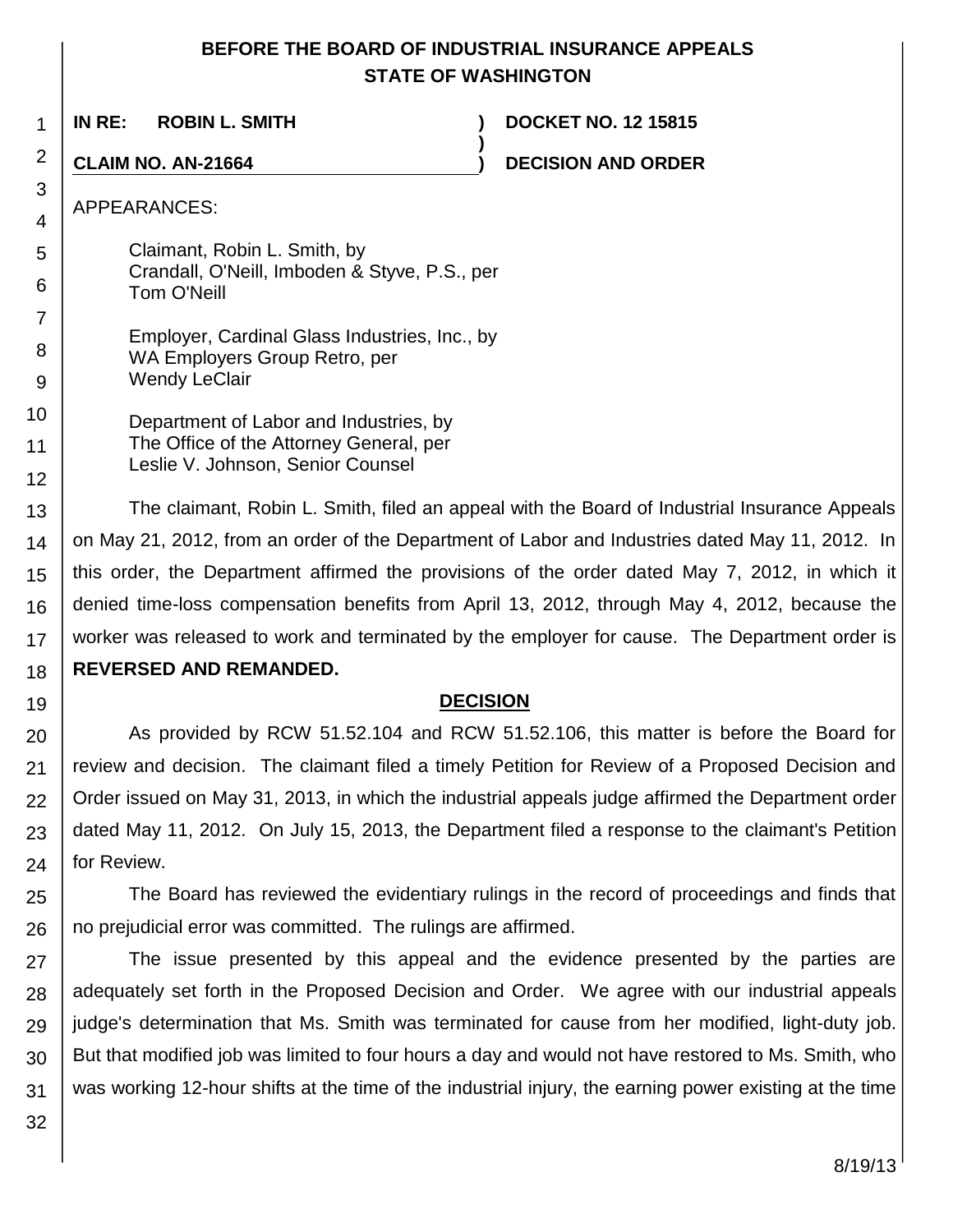1 2 of the injury. It was therefore error for the Department not to pay loss of earning power benefits for the period at issue.

3 4 5 6 7 8 9 10 11 It appears that the parties initially anticipated that Ms. Smith would work her regular schedule when she began the temporary position with her employer, Cardinal Glass. In the letter to Ms. Smith from the employer dated April 4, 2012, it was stated that beginning on April 13, 2012, she would work her regular A Shift rotation, and that for 30 days she would be paid her regular wage while working this temporary job. Ex. No. 2. This appears to have been based on the Activity Prescription Form (APF) completed by physician assistant Devin Hanson, PAC, Ms. Smith's treating provider, on March 3, 2012. At that time, Mr. Hanson limited Ms. Smith to no use of the right arm, and provided that she was not to wear clothing or equipment on the right arm, but he did not limit the number of hours a day that she could work. Ex. No. 6.

12 13 14 15 16 Unfortunately, Mr. Hanson considered Ms. Smith's progress to be slower than expected, and in an APF completed on April 10, 2012, he limited her to working only four hours a day, in addition to not using the right arm or wearing clothing or equipment on that arm. Ex. No. 4. Accordingly, the Employee Job Assignment Agreement that Ms. Smith signed when she reported for the modified job on April 13, 2012, provided that her shifts would be limited to four hours in duration. Ex. No. 3.

17 18 19 20 21 22 23 24 David Davies is a Human Resource/Safety Officer at Cardinal Glass and one of the authors of the letter to Ms. Smith dated April 4, 2012, which stated that she would be paid her regular wage while working the modified position. Mr. Davies testified that at the time of the industrial injury, Ms. Smith worked an A shift, which entailed working two week days and two week nights, and that each shift was 12 hours long. He also stated that although the contents of the April 4, 2012 letter were not changed after Ms. Smith had been limited to working four hours a day, she would not have been paid for 12 hours of work while working only four hours a day, but would have been paid only for the hours she worked.

25 26 27 28 29 30 31 The evidence establishes that the modified position that was made available to Ms. Smith, and from which she was terminated for cause, would not have restored her earning power to that existing at the time of the industrial injury. She is therefore entitled to loss of earning power benefits as provided by RCW 51.32.090(3). We have previously held that that statute does not require that an injured worker actually work in order to receive loss of earning power benefits to which the worker would otherwise be entitled. *In re Karl Bean*, BIIA Dec., 04 19814 (2006). Here, the only basis for reducing Ms. Smith's temporary total disability benefits was the modified,

32

2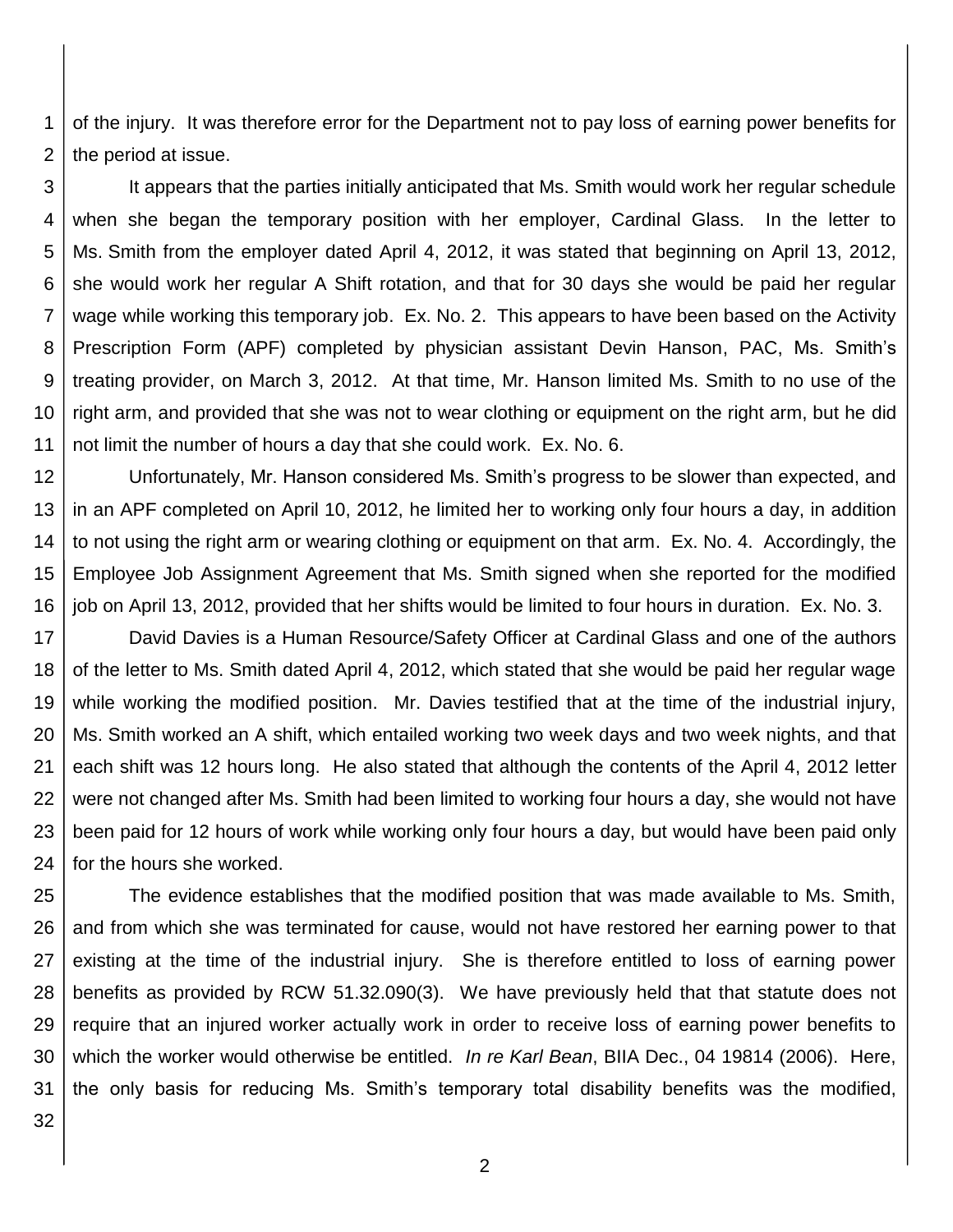| 1                          | light-duty position made available to her, and that position would not have fully restored her earning |                                                                                                                                                                                                                                                                                                                                                               |  |
|----------------------------|--------------------------------------------------------------------------------------------------------|---------------------------------------------------------------------------------------------------------------------------------------------------------------------------------------------------------------------------------------------------------------------------------------------------------------------------------------------------------------|--|
| $\overline{2}$             | capacity.                                                                                              |                                                                                                                                                                                                                                                                                                                                                               |  |
| 3                          |                                                                                                        | <b>FINDINGS OF FACT</b>                                                                                                                                                                                                                                                                                                                                       |  |
| 4<br>5                     | 1 <sub>1</sub>                                                                                         | On August 27, 2012, an industrial appeals judge certified that the parties<br>agreed to include the Jurisdictional History in the Board record solely for<br>jurisdictional purposes.                                                                                                                                                                         |  |
| 6<br>$\overline{7}$        | 2.                                                                                                     | Robin L. Smith was born on March 15, 1957, and was employed as a<br>lab technician for Cardinal Glass working a regular shift of 12 hours a<br>day at the time of her October 12, 2011 industrial injury.                                                                                                                                                     |  |
| 8<br>9<br>10               | 3.                                                                                                     | On October 12, 2011, Robin L. Smith was injured when she fell and hurt<br>her right arm and shoulder in the course of her employment with<br>Cardinal Glass. Ms. Smith had treatment, including surgery.                                                                                                                                                      |  |
| 11<br>12                   | 4.                                                                                                     | On March 5, 2012, Ms. Smith received a certification for the medical use<br>of marijuana, and subsequently engaged in the medical use of<br>marijuana by inhaling cannabis.                                                                                                                                                                                   |  |
| 13<br>14<br>15             | 5.                                                                                                     | On April 4, 2012, Cardinal Glass sent a light-duty job offer to Robin L.<br>The light-duty job offer approved by Ms. Smith's attending<br>Smith.<br>provider limited her to not using her right arm, not wearing clothing or<br>equipment on her right arm, and working only four hours a day.                                                                |  |
| 16<br>17<br>18             | 6.                                                                                                     | On April 13, 2012, Ms. Smith reported for work and had urinalysis<br>Ms. Smith tested positive for marijuana use. Ms. Smith's<br>testing.<br>employment was terminated for cause for violation of the employer's<br>drug policy.                                                                                                                              |  |
| 19<br>20                   | 7.                                                                                                     | There is no evidence that the modified, light-duty job that Ms. Smith was<br>performing at the time she was terminated on April 13, 2012, came to an<br>end.                                                                                                                                                                                                  |  |
| 21<br>22<br>23<br>24       | 8.                                                                                                     | Ms. Smith's termination from employment was for disciplinary reasons,<br>and was unrelated to the industrial injury or her receipt of workers'<br>compensation benefits or her assignment to a modified, light-duty<br>assignment. The employer likely would have terminated any other<br>employee under circumstances similar to those involving Ms. Smith.  |  |
| 25<br>26<br>27             | 9.                                                                                                     | Ms. Smith's inability to work at the part-time job made available to her by<br>Cardinal Glass was due to her termination by the company, which was<br>the result of her positive drug test in accordance with established<br>company policy.                                                                                                                  |  |
| 28<br>29<br>30<br>31<br>32 | 10.                                                                                                    | The modified position that was made available to Ms. Smith was a<br>part-time position, consisting of working limited shifts of four hours a<br>day. That position would not have restored her earning power to that<br>existing at the time of the industrial injury, and Ms. Smith's earning<br>capacity was reduced by greater than 5 percent<br>beginning |  |
|                            |                                                                                                        |                                                                                                                                                                                                                                                                                                                                                               |  |